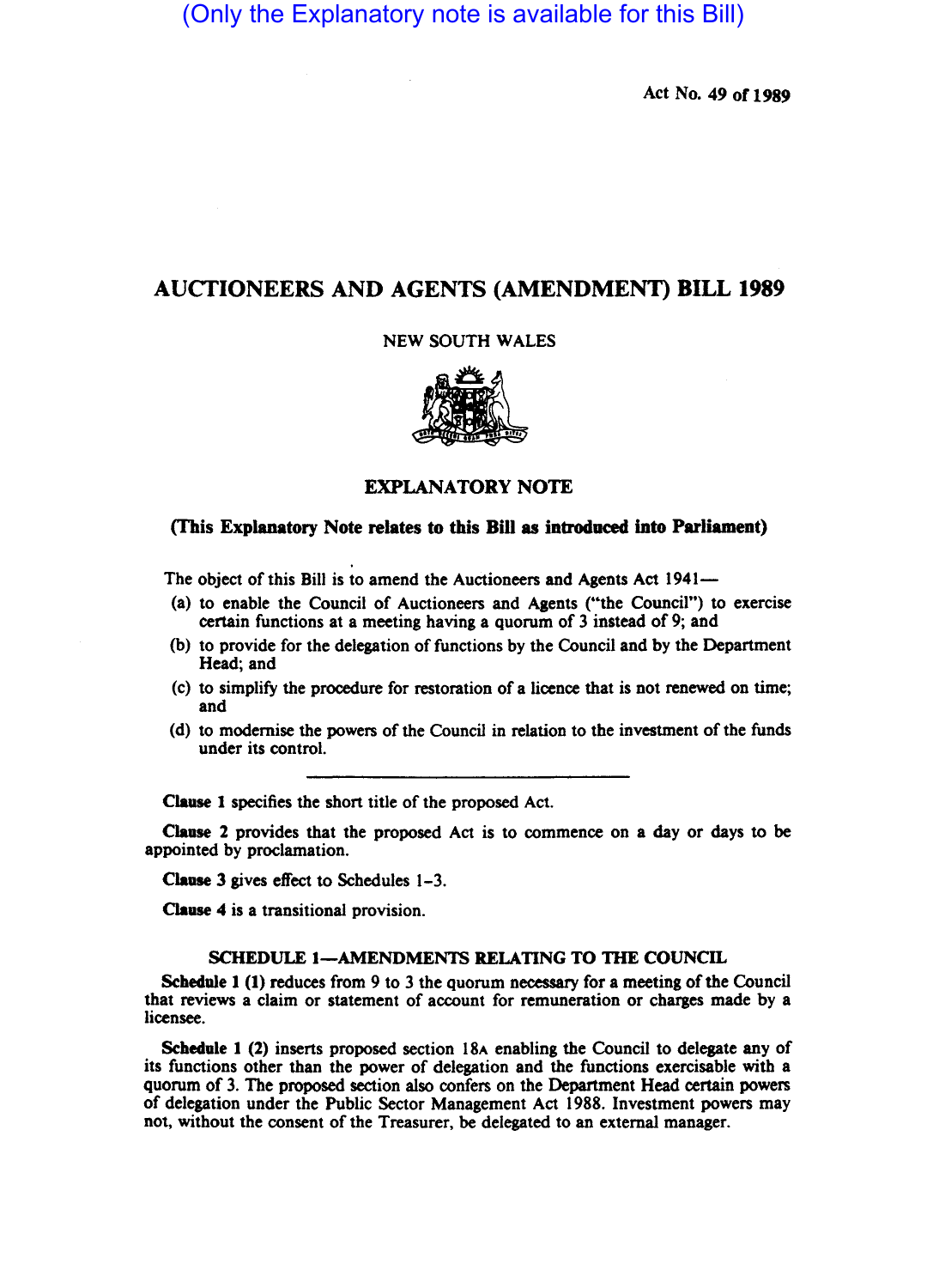Schedule 1 (3) extends from 21 days to 28 days the time within which a person who receives a claim, or an itemised account, for remuneration or charges payable to a licensee may apply to the Council for a review of the claim or account.

#### SCHEDULE 2-AMENDMENTS RELATING TO RESTORATION OF LICENCES

Schedule 2 (1) makes a consequential amendment.

Schedule 2 (2) inserts proposed sections 23A-23c.

- Proposed section 23A enables the registrar of the Council to issue a new licence to replace an expired licence unless the Council decides to lodge an objection.
- Proposed section 238 requires the registrar to refer to the appropriate Local Court for hearing and determination an application for restoration of a licence to which the Council objects.
- Proposed section 23c provides for the effect of a decision by the registrar or a Local Court to grant an application for restoration of an expired licence and for a refund of fees (other than the administration fee and the prescribed late fee) if the Court refuses to grant an application.

Schedule 2 (3) and (4) make consequential amendments.

#### SCHEDULE 3-AMENDMENTS RELATING TO FUNDS

The Principal Act requires the establishment of the Administration Account (section 25), the Special Account (section 36F), the Statutory Interest Account (section 638) and the Compensation Fund (section 65).

The administration fee accompanying an application for. or for renewal of, a licence is paid into the Administration Account and from the Account is paid expenditure incurred by the Council in exercising its functions under the Act. Into this Account would also be paid the late fee payable under proposed section 23A.

A proportion of the money held in trust by a licensee is paid into the Special Account and the income from investment of the money in the Special Account is paid into the Statutory Interest Account.

At present. 50 per cent of the money in the Statutory Interest Account is paid into the Compensation Fund and certain expenses are also met from the Account.

The Compensation Fund is used to compensate those who suffer pecuniary loss because of a failure to account by a licensee or a real estate dealer and also to meet connected expenses.

Schedule 3 (1) enables money held in the Administration Account to be invested as provided by proposed Schedule 3 to the Principal Act. It also authorises expenditure approved by the Minister for educational purposes in the same way as is at present authorised in relation to the Statutory Interest Account.

Schedule 3 (2) makes a consequential amendment.

Schedule 3 (3) replaces the present requirement for payment to the Compensation Fund of 50 per cent of the amount in the Statutory Interest Account with a requirement to pay only so much as is required to meet the current commitments under the Compensation Fund. Provision is also made for money held in the Statutory Interest Account to be invested as provided by proposed Schedule 3 to the Principal Act.

Schedule 3 (4) makes a consequential amendment.